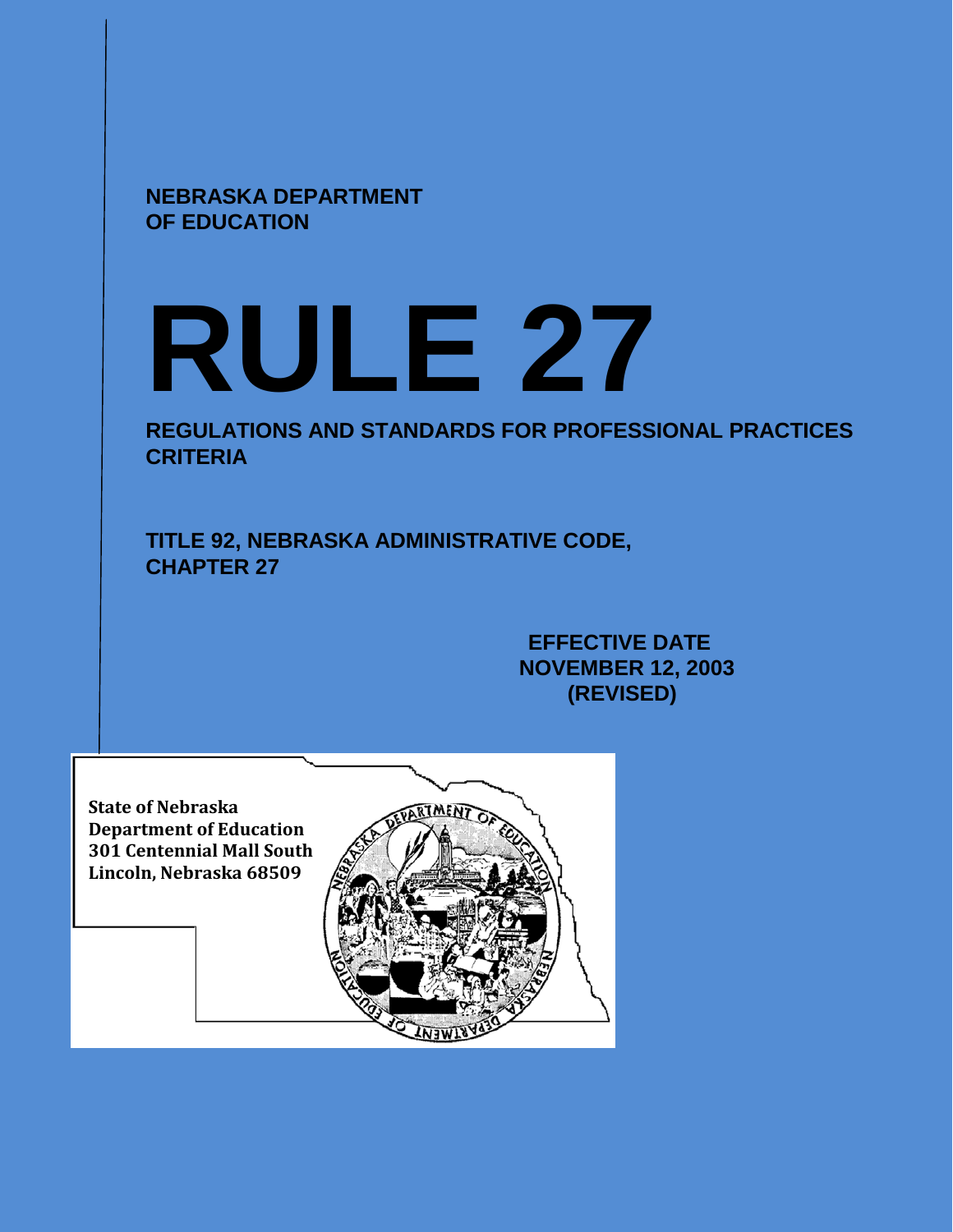## TITLE 92 - NEBRASKA DEPARTMENT OF EDUCATION CHAPTER 27 - PROFESSIONAL PRACTICES CRITERIA

# NUMERICAL TABLE OF CONTENTS

| <b>SUBJECT</b>                                                                                  | STATUTORY AUTHORITY       | <b>CODE SECTION</b> |
|-------------------------------------------------------------------------------------------------|---------------------------|---------------------|
| <b>General Information</b>                                                                      | 79-866                    | 001                 |
| Definitions                                                                                     | 79-866                    | 002                 |
| Standards Applicable to Nonpublic<br>School Certificate Holders                                 | 79-866, 79-869,<br>79-318 | 003                 |
| Standards of Ethical and Professional<br>Performance for Public School Certificate Holders      | 79-866                    | 004                 |
| <b>Standards of Competent Professional</b><br>Performance for Public School Certificate Holders | 79-866                    | 005                 |
| Standards for Continuance in<br>Professional Service for All Certificate Holders                | 79-866                    | 006                 |
| Standards for Contractual Obligations<br>for All Certificate Holders                            | 79-866                    | 007                 |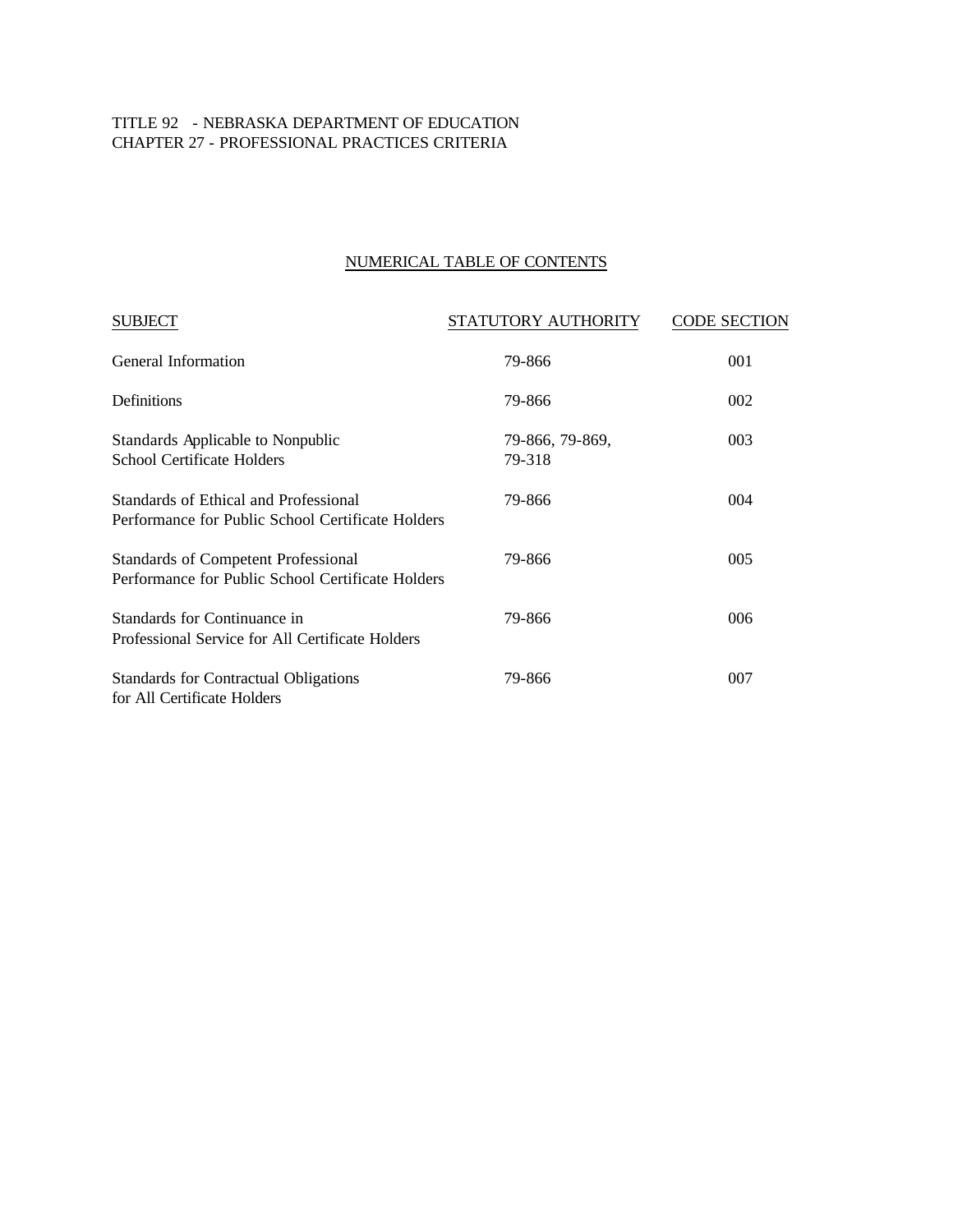## TITLE 92 - NEBRASKA DEPARTMENT OF EDUCATION CHAPTER 27 - PROFESSIONAL PRACTICES CRITERIA

# ALPHABETICAL TABLE OF CONTENTS

| <b>SUBJECT</b>                                                                                  | STATUTORY AUTHORITY       | <b>CODE SECTION</b> |
|-------------------------------------------------------------------------------------------------|---------------------------|---------------------|
| Definitions                                                                                     | 79-866                    | 002                 |
| General Information                                                                             | 79-866                    | 001                 |
| Standards Applic able to Nonpublic School<br>Certificate Holders                                | 79-866, 79-869,<br>79-318 | 003                 |
| Standards for Continuance in<br>Professional Service for All Certificate Holders                | 79-866                    | 006                 |
| Standards for Contractual Obligations<br>for All Certificate Holders                            | 79-866                    | 007                 |
| <b>Standards of Competent Professional</b><br>Performance for Public School Certificate Holders | 79-866                    | 005                 |
| Standards of Ethical and Professional<br>Performance for Public School Certificate Holders      | 79-866                    | 004                 |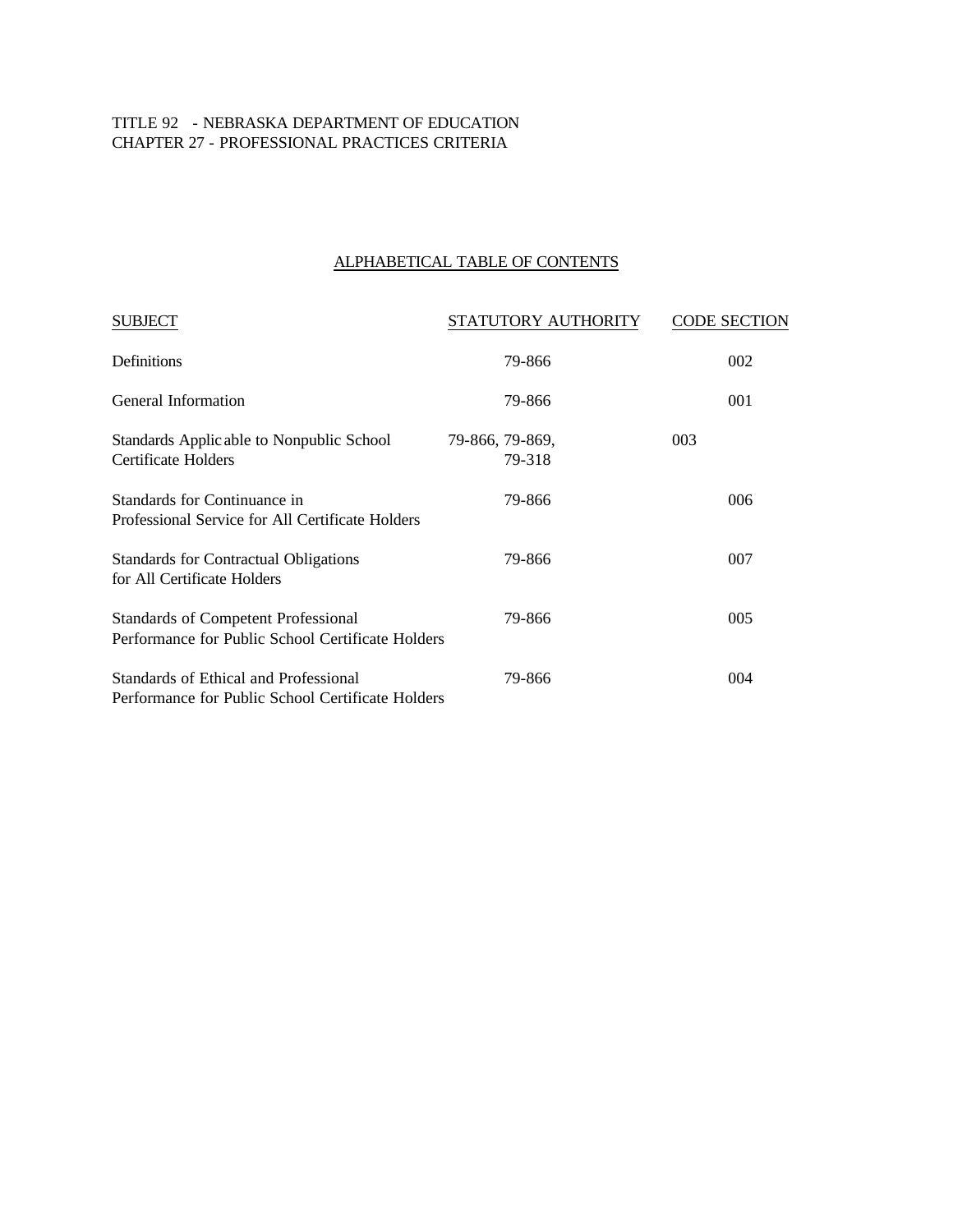### TITLE 92 - NEBRASKA DEPARTMENT OF EDUCATION CHAPTER 27 - PROFESSIONAL PRACTICES CRITERIA

#### 001 General Information

001.01 Statutory Authority. Section 79-866 of the Revised Statutes of Nebraska (R.R.S.) requires that the Nebraska State Board of Education (Board) shall adopt and promulgate rules and regulations establishing standards of professional practices in areas including but not limited to: (1) ethical and professional performance, (2) competency, (3) continuance in professional service, and (4) contractual obligations. The Board shall receive the advice and counsel of the Nebraska Professional Practices Commission (Commission) in the adoption of such standards as they apply to the holders of public school certificates. The Board also adopts the standards in this chapter pursuant to the authority granted to it by Sections 79-318  $(5)(g)$  and (i), 79-808 and 79-869 R.R.S., which collectively give the Board authority to adopt standards relating to professional practices for holders of all teaching, administrative, and special services certificates in Nebraska.

001.02 Scope and Application of this Chapter. This chapter contains basic professional practices criteria for all persons holding administrative, teaching, or special services certificates issued pursuant to Title 92, Nebraska Administrative Code, Chapter 21, (92 NAC 21).

001.03 Violations. Violations of the standards of this chapter constitute just cause for the suspension or revocation of a certificate by the Board or may result in an admonishment or reprimand by the Commissioner of Education (Commissioner), or the Commission in the case of holders of public school certificates, or by the Commissioner or Board in the case of holders of nonpublic school certificates. No finding of a violation of the standards set forth in this chapter shall be made unless shown by a preponderance of the evidence.

001.04 Related Regulations. Several other state regulations deal with professional practices matters. Title 95, Nebraska Administrative Code, Chapter 1 (95 NAC 1), a regulation of the Commission, deals with hearing procedures for petitions involving holders of public school certificates. Title 92, Nebraska Administrative Code, Chapter 28 (92 NAC 28) deals with investigations of complaints involving holders of both public and nonpublic certificates, hearing procedures for nonpublic school certificate cases, and determinations by the Board as a result of hearings under 95 NAC 1, Title 95, Nebraska Administrative Code, Chapter 2 (95 NAC 2), and 92 NAC 28.

002 Definitions. As used herein the following words and terms have these meanings:

002.01 Administrator shall mean any holder of a public or nonpublic administrative certificate issued pursuant to 92 NAC 21.

002.02 Admonishment shall mean a private sanction to an educator that further unprofessional or unethical conduct may result in more serious action, including the suspension or revocation of a certificate. This sanction may be imposed by the Commissioner, Commission, or Board.

002.03 Available shall mean that whic h can be used or obtained.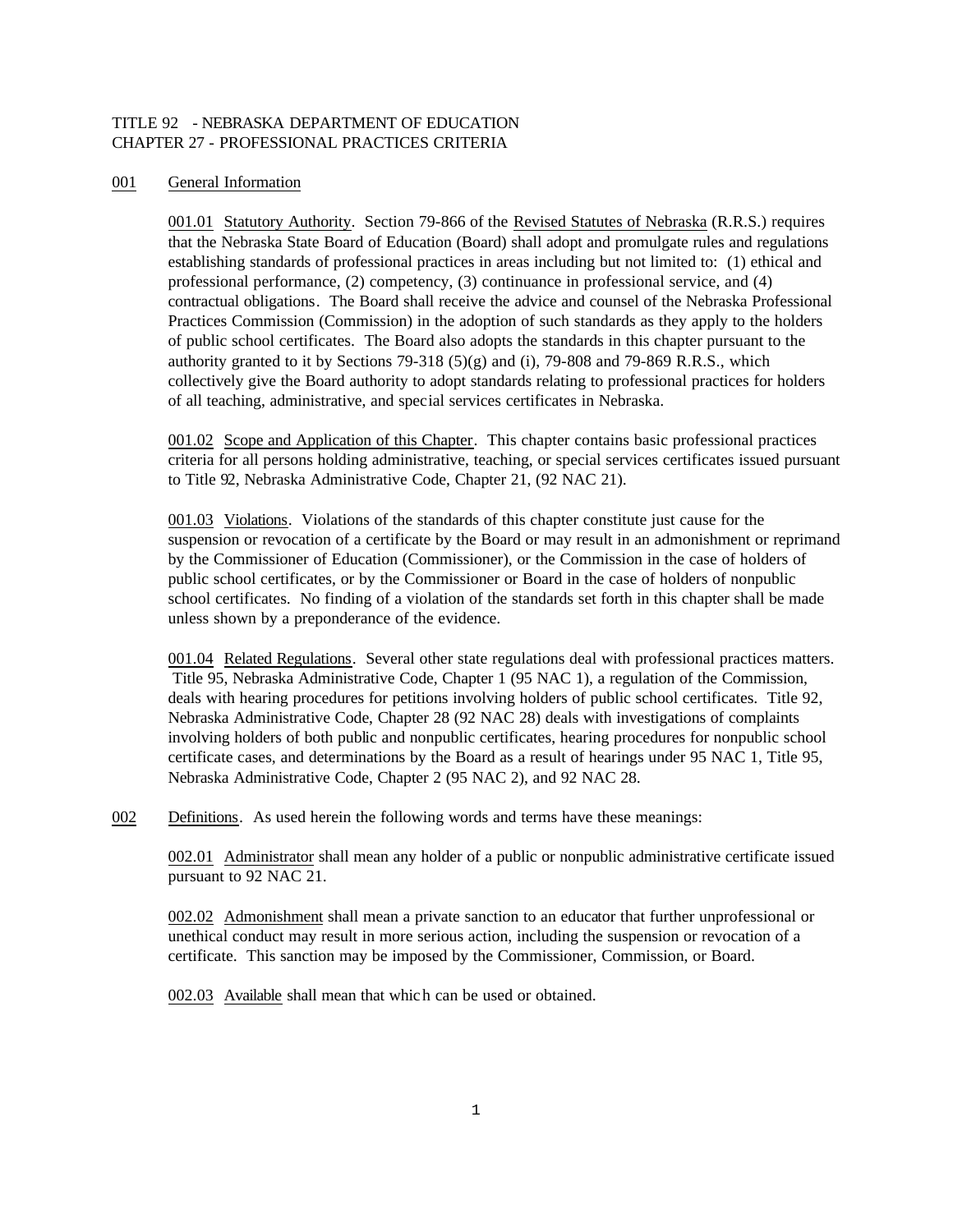002.04 Board shall mean the Nebraska State Board of Education.

002.05 Commission shall mean the Nebraska Professional Practices Commission.

002.06 Commissioner shall mean the Nebraska State Commissioner of Education.

002.07 Communication Skills shall mean the capacity, ability, or art of giving, or giving and receiving, through any of the senses, information, ideas, and attitudes.

002.08 Competent shall mean the ability or fitness to discharge the required duties as set forth in this chapter.

002.09 Corporal Punishment shall mean the infliction of bodily pain as a penalty for disapproved behavior. This does not include physical contact that is intended to preserve order in schools or to protect persons or property from harm.

002.10 Designated Task shall mean the duty or assignment for which an educator is responsible at any given time.

002.11 Diagnosis shall mean identification of needs, strengths and weaknesses through examination, observation and analysis.

002.12 Educator shall mean a holder of a public or nonpublic teaching, administrative, or special services certificate issued pursuant to 92 NAC 21.

002.13 Effective shall mean producing a definite, desired result.

002.14 Management shall mean controlling, supervising, and guiding the efforts of others.

002.15 Policy shall mean authorized written and dated expressions of public intent which have been communicated to the educator and which reflect the general principles guiding the efforts of the school system or school toward approved goals.

002.16 Preponderance of Evidence shall mean a superiority of weight. Weight is not a question of mathematics, but depends on its effect in inducing belief.

002.17 Reasonable shall mean just; proper. Ordinary or usual. Fit and appropriate to the end in view.

002.18 Reprimand shall mean a public sanction criticizing or rebuking an educator for unprofessional or unethical conduct. This sanction may be imposed by the Commissioner, Commission, or Board.

002.19 Revocation shall mean a public sanction canceling an educator's certificate for a certain period of time. At the expiration of the revocation period, the former educator may apply for reinstatement in accordance with 92 NAC 28. This sanction may be imposed by the Board.

002.20 Special Services Provider shall mean any holder of a public or nonpublic special services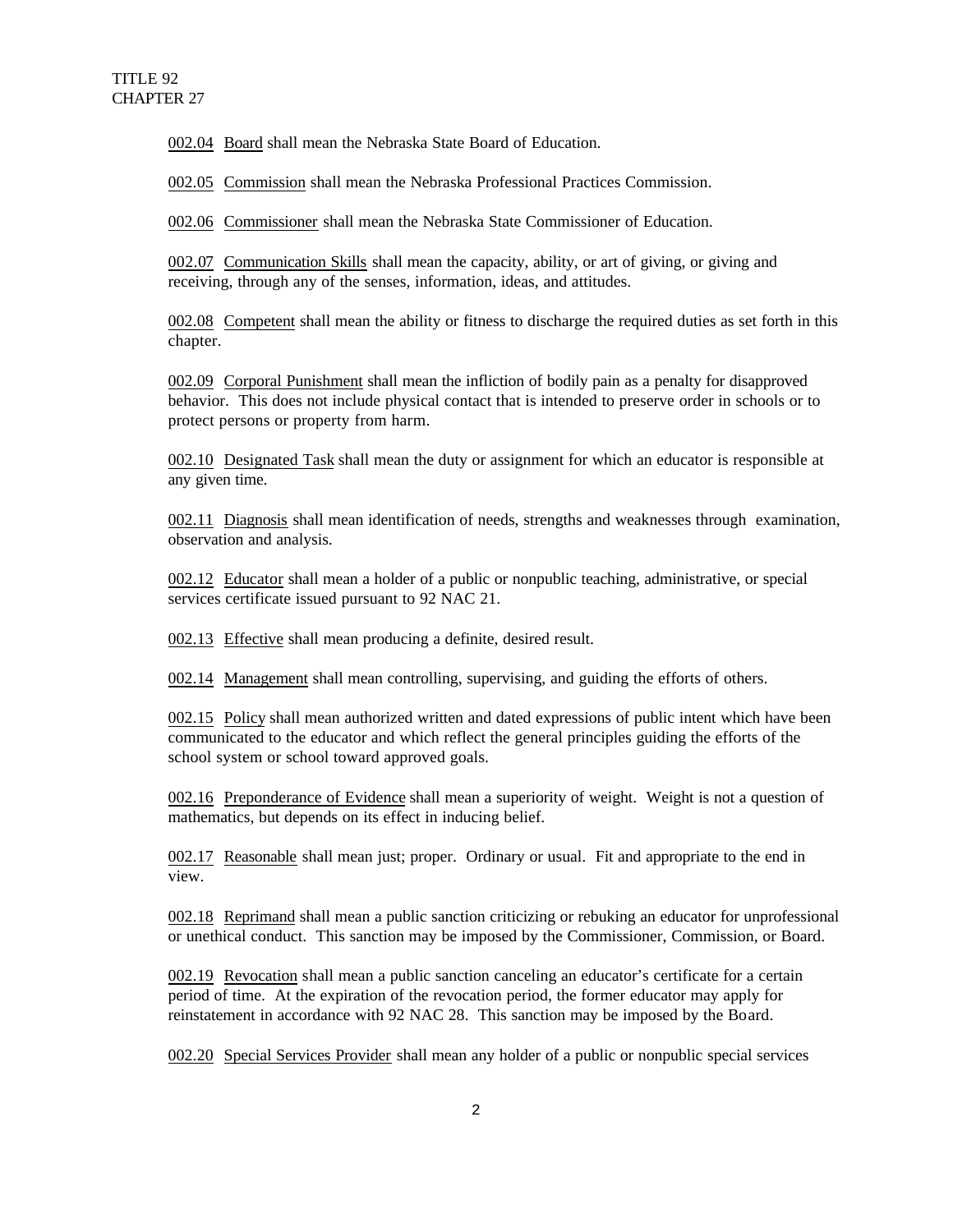certificate issued pursuant to 92 NAC 21.

002.21 Suspension shall mean a public sanction withdrawing an educator's certificate for a certain period of time. The certificate is automatically reinstated at the expiration of the suspension period if it has not expired during the period of suspension. This sanction may be imposed by the Board.

002.22 Teacher shall mean any holder of a public or nonpublic certificate for teaching issued pursuant to 92 NAC 21.

#### 003 Standards of Conduct Applicable to Nonpublic School Certificate Holders

003.01 Applicability. Failure to comply with the standards of conduct in the following subsection by persons holding nonpublic school certificates may serve as the basis for disciplinary action up to and including revocation of the certificate.

003.02 Standards of Conduct. The following standards of conduct apply to holders of nonpublic certificates. The educator:

003.02A Shall possess and demonstrate the ability and skill necessary to satisfactorily complete professional duties.

003.02B Shall not commit any crime involving moral turpitude or any felony under the laws of the United States or any state or territory, and shall not have a misdemeanor conviction involving abuse, neglect, or sexual misconduct as defined in Sections 003.12 through 003.14 of 92 NAC 21.

003.02C Shall, with reasonable diligence, attend to the duties of his or her professional position.

003.02D Shall not have obtained a certificate by fraudulent means.

003.02E Shall not have had revoked for cause a teaching certificate, administrative certificate, or any certificate enabling a person to engage in any of the activities for which a special services certificate is issued in Nebraska.

003.02F Shall not engage in conduct involving dishonesty, fraud, deceit, or misrepresentation in the performance of professional duties.

003.02G Shall report to the Commissioner any known violation of Sections 003.02B, 003.02D, or 003.02E of this chapter.

003.02H Shall seek no reprisal against any individual who has reported a violation of this chapter.

#### 004 Standards of Ethical and Professional Performance for Holders of Public School Certificates

The following standards apply to all holders of public school certificates.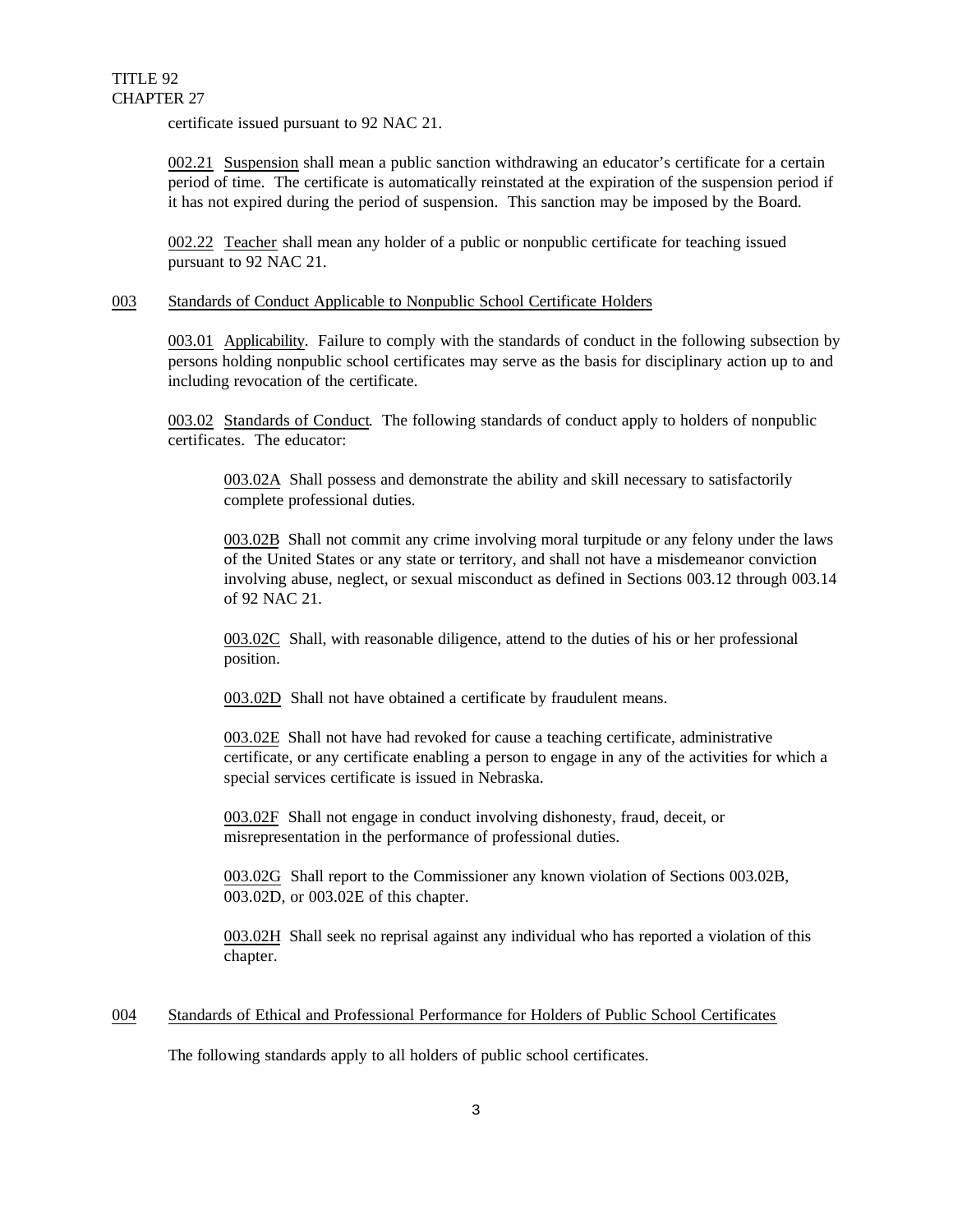004.01 Preamble: The educator shall believe in the worth and dignity of human beings. Recognizing the supreme importance of the pursuit of truth, the devotion to excellence and the nurture of democratic citizenship, the educator shall regard as essential to these goals the protection of the freedom to learn and to teach and the guarantee of equal educational opportunity for all. The educator shall accept the responsibility to practice the profession to these ethical standards.

The educator shall recognize the magnitude of the responsibility he or she has accepted in choosing a career in education, and engages, individually and collectively with other educators, to judge his or her colleagues, and to be judged by them, in accordance with the provisions of this chapter.

The standards listed in this section are held to be generally accepted minimal standards for public school certificate holders in Nebraska with respect to ethical and professional conduct and are, therefore, declared to be the criteria of ethical and professional performance adopted pursuant to the provisions of Section 79-866 R.R.S. for holders of public school certificates.

If the certificate holder is employed in a nonpublic school, that context shall be taken into account in the application of these standards.

004.02 Principle I - Commitment as a Professional Educator: Fundamental to the pursuit of high educational standards is the maintenance of a profession possessed of individuals with high skills, intellect, integrity, wisdom, and compassion. The educator shall exhibit good moral character, maintain high standards of performance and promote equality of opportunity.

In fulfillment of the educator's contractual and professional responsibilities, the educator:

004.02A Shall not interfere with the exercise of political and citizenship rights and responsibilities of students, colleagues, parents, school patrons, or school board members.

004.02B Shall not discriminate on the basis of race, color, creed, gender, marital status, age, national origin, ethnic background, or disability.

004.02C Shall not use coercive means, or promise or provide special treatment to students, colleagues, school patrons, or school board members in order to influence professional decisions.

004.02D Shall not make any fraudulent statement or fail to disclose a material fact for which the educator is responsible.

004.02E Shall not exploit professional relationships with students, colleagues, parents, school patrons, or school board members for personal gain or private advantage.

004.02F Shall not sexually harass students, parents or school patrons, employees, or board members.

004.02G Shall not have had revoked for cause a teaching certificate, administrative certificate, or any certificate enabling a person to engage in any of the activities for which a special services certificate is issued in Nebraska.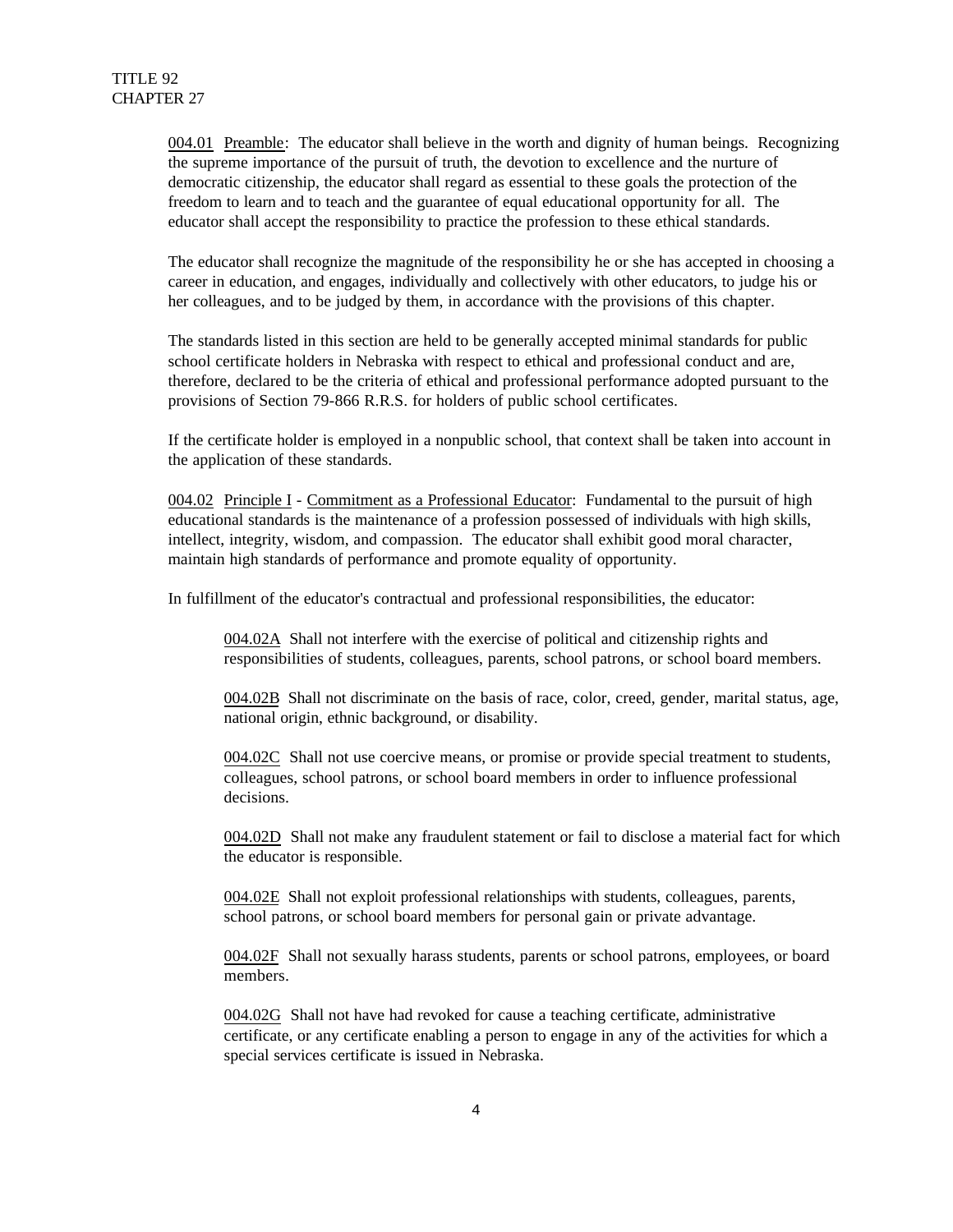004.02H Shall not engage in conduct involving dishonesty, fraud, deceit, or misrepresentation in the performance of professional duties.

004.02I Shall report to the Commissioner any known violation of Sections 004.02G, 004.04E, or 004.05B of this chapter.

004.02J Shall seek no reprisal against any individual who has reported a violation of this chapter.

004.03 Principle II - Commitment to the Student: Mindful that a profession exists for the purpose of serving the best interests of the client, the educator shall practice the profession with genuine interest, concern, and consideration for the student. The educator shall work to stimulate the spirit of inquiry, the acquisition of knowledge and understanding, and the thoughtful formulation of worthy goals.

In fulfillment of the obligation to the student, the educator:

004.03A Shall permit the student to pursue reasonable independent scholastic effort, and shall permit the student access to varying points of view.

004.03B Shall not deliberately suppress or distort subject matter for which the educator is responsible.

004.03C Shall make reasonable effort to protect the student from conditions which interfere with the learning process or are harmful to health or safety.

004.03D Shall conduct professional educational activities in accordance with sound educational practices that are in the best interest of the student.

004.03E Shall keep in confidence personally identifiable information that has been obtained in the course of professional service, unless disclosure serves professional purposes, or is required by law.

004.03F Shall not tutor for remuneration students assigned to his or her classes unless approved by the local board of education.

004.03G Shall not discipline students using corporal punishment.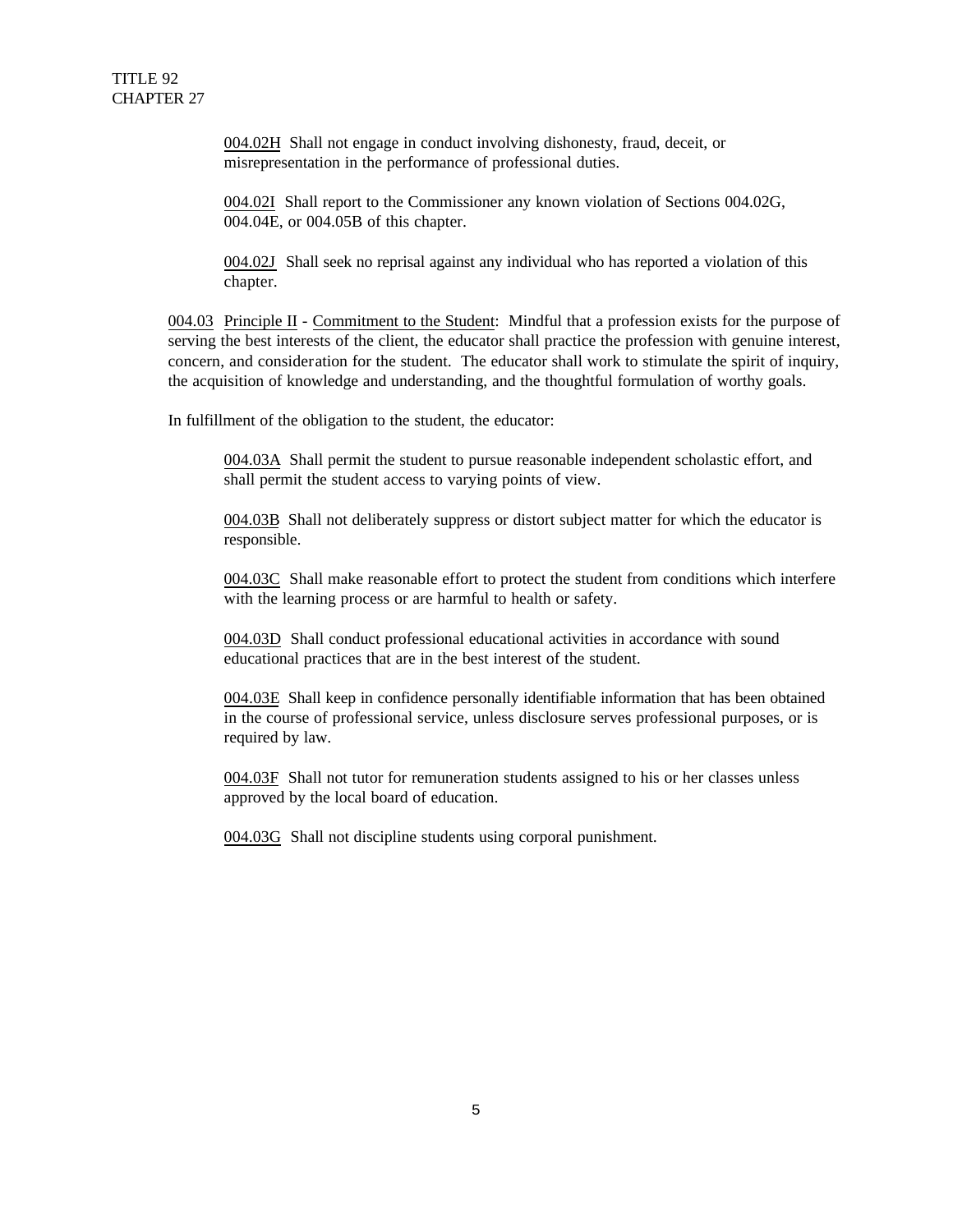004.04 Principle III - Commitment to the Public : The magnitude of the responsibility inherent in the education process requires dedication to the principles of our democratic heritage. The educator bears particular responsibility for instilling an understanding of and confidence in the rule of law, a respect for individual freedom, and a responsibility to promote respect by the public for the integrity of the profession.

In fulfillment of the obligation to the public, the educator:

004.04A Shall not misrepresent an institution with which the educator is affiliated, and shall take added precautions to distinguish between the educator's personal and institutional views.

004.04B Shall not use institutional privileges for private gain or to promote political candidates, political issues, or partisan political activities.

004.04C Shall neither offer nor accept gifts or favors that will impair professional judgment.

004.04D Shall support the principle of due process and protect the political, citizenship, and natural rights of all individuals.

004.04E Shall not commit any act of moral turpitude or any felony under the laws of the United States or any state or territory, and shall not have a misdemeanor conviction involving abuse, neglect, or sexual misconduct as defined in Sections 003.12 through 003.14 of 92 NAC 21.

004.04F Shall, with reasonable diligence, attend to the duties of his or her professional position.

004.05 Principle IV - Commitment to the Profession: In the belief that the quality of the services to the education profession directly influences the nation and its citizens, the educator shall exert every effort to raise professional standards, to improve service, to promote a climate in which the exercise of professional judgment is encouraged, and to achieve conditions which attract persons worthy of the trust to careers in education. The educator shall believe that sound professional relationships with colleagues are built upon personal integrity, dignity, and mutual respect.

In fulfillment of the obligation to the profession, the educator:

004.05A Shall provide upon the request of an aggrieved party, a written statement of specific reasons for recommendations that lead to the denial of increments, significant changes in employment, or termination of employment.

004.05B Shall not misrepresent his or her professional qualifications, nor those of colleagues.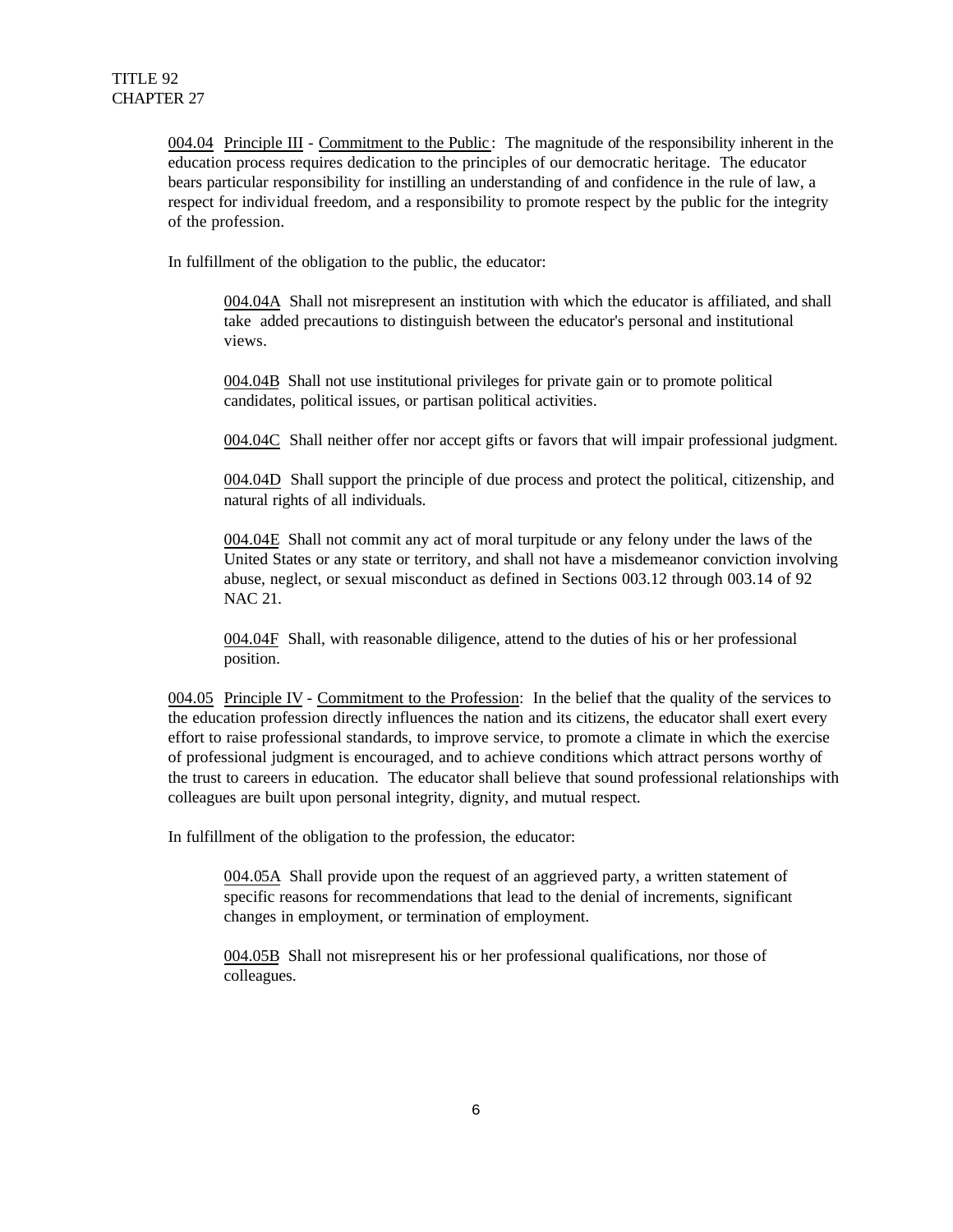004.05C Shall practice the profession only with proper certification, and shall actively oppose the practice of the profession by persons known to be unqualified.

004.06 Principle V- Commitment to Professional Employment Practices: The educator shall regard the employment agreement as a pledge to be executed both in spirit and in fact. The educator shall believe that sound personnel relationships with governing boards are built upon personal integrity, dignity, and mutual respect.

In fulfillment of the obligation to professional employment practices, the educator:

004.06A Shall apply for, accept, offer, or assign a position or responsibility on the basis of professional preparation and legal qualifications.

004.06B Shall not knowingly withhold information regarding a position from an applicant or employer, or misrepresent an assignment or conditions of employment.

004.06C Shall give prompt notice to the employer of any change in availability of service.

004.06D Shall conduct professional business through designated procedures, when available, that have been approved by the employing agency.

004.06E Shall not assign to unqualified personnel, tasks for which an educator is responsible.

004.06F Shall permit no commercial or personal exploitation of his or her professional position.

004.06G Shall use time on duty and leave time for the purpose for which intended.

#### 005 Standards of Competent Professional Performance for Holders of Public School Certificates

The following standards apply only to holders of public school certificates.

005.01 General: The standards listed in this section are held to be generally accepted minimal standards for public school certificate holders in Nebraska with respect to competent performance and are therefore declared to be the criteria of competency adopted pursuant to the provisions of Section 79-866 R.R.S.

005.02 Administrative and Supervisory Requirements for Holders of Public School Certificates: Educators must possess the abilities and skills necessary to accomplish the designated task. Therefore,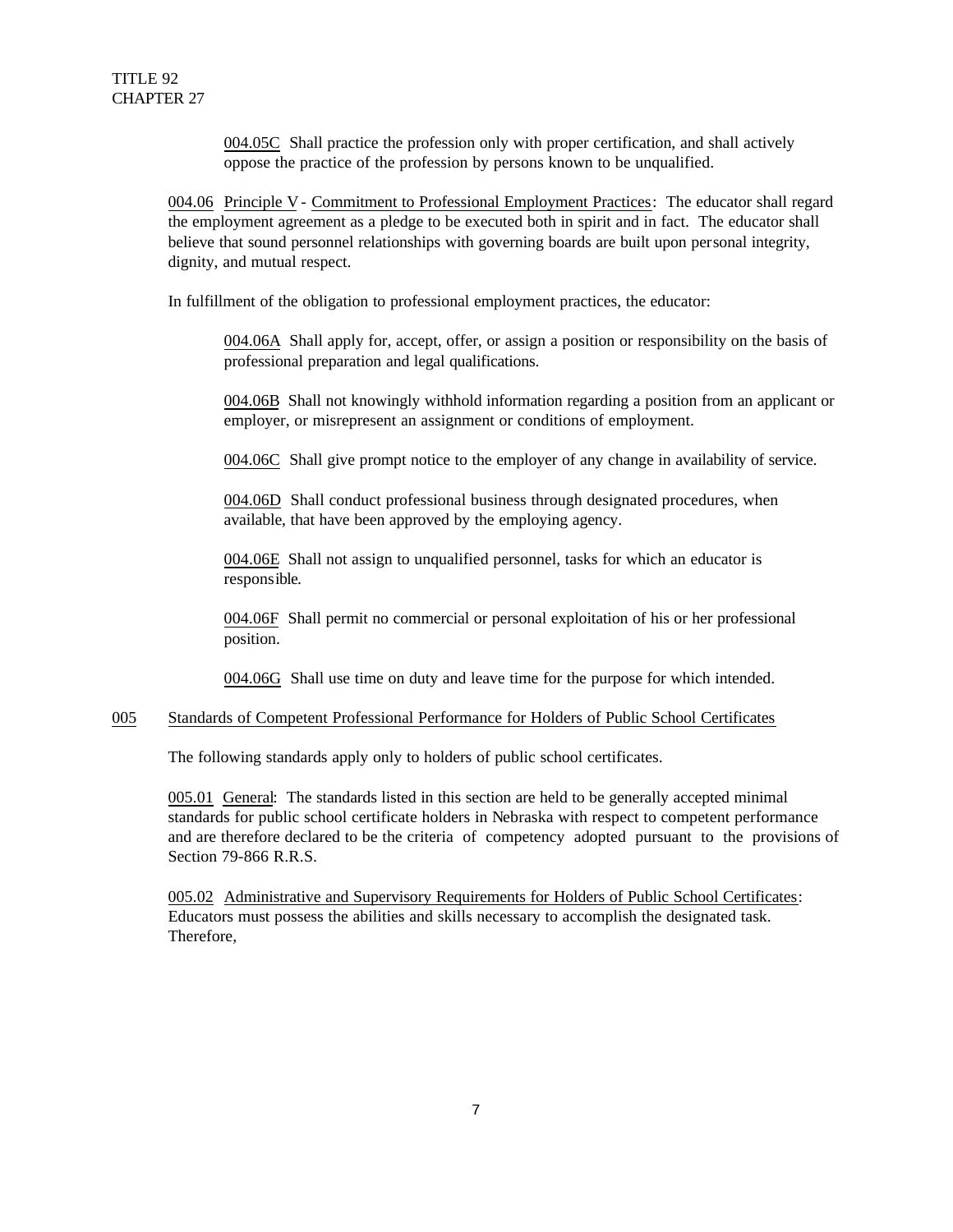005.02A Each educator shall:

005.02A1 Keep records for which he or she is responsible in accordance with law and policies of the school system;

005.02A2 Supervise others in accordance with law and policies of the school system;

005.02A3 Recognize the role and function of community agencies and groups as they relate to the school and to his or her position, including but not limited to health and social services, employment services, community teaching resources, cultural opportunities, educational advisory committees, and parent organizations.

005.02B Each teacher and special services provider shall:

005.02B1 Utilize available instructional materials and equipment necessary to accomplish the designated task;

005.02B2 Adhere to and enforce written and dated administrative policy of the school which has been communicated to the teacher or special services provider;

005.02B3 Use channels of communication when interacting with administrators, community agencies, and groups, in accordance with school policy.

005.02C Each administrator shall:

005.02C1 Use available instructional personnel, materials and equipment necessary to accomplish the designated task;

005.02C2 Adhere to and enforce school law, state board regulation, and written and dated school board policy which has been communicated to the administrator;

005.02C3 Use channels of communication when interacting with teachers, community agencies and groups in accordance with school policy.

005.03 Analysis of Individual Needs and Individual Potential for Holders of Public School Certificates: The educator shall utilize or promote the utilization of diagnostic techniques to analyze the needs and the potential of individuals. These may include but need not necessarily be limited to:

005.03A Personal observation;

005.03B Analysis of individual performance and achievement;

005.03C Specific performance testing.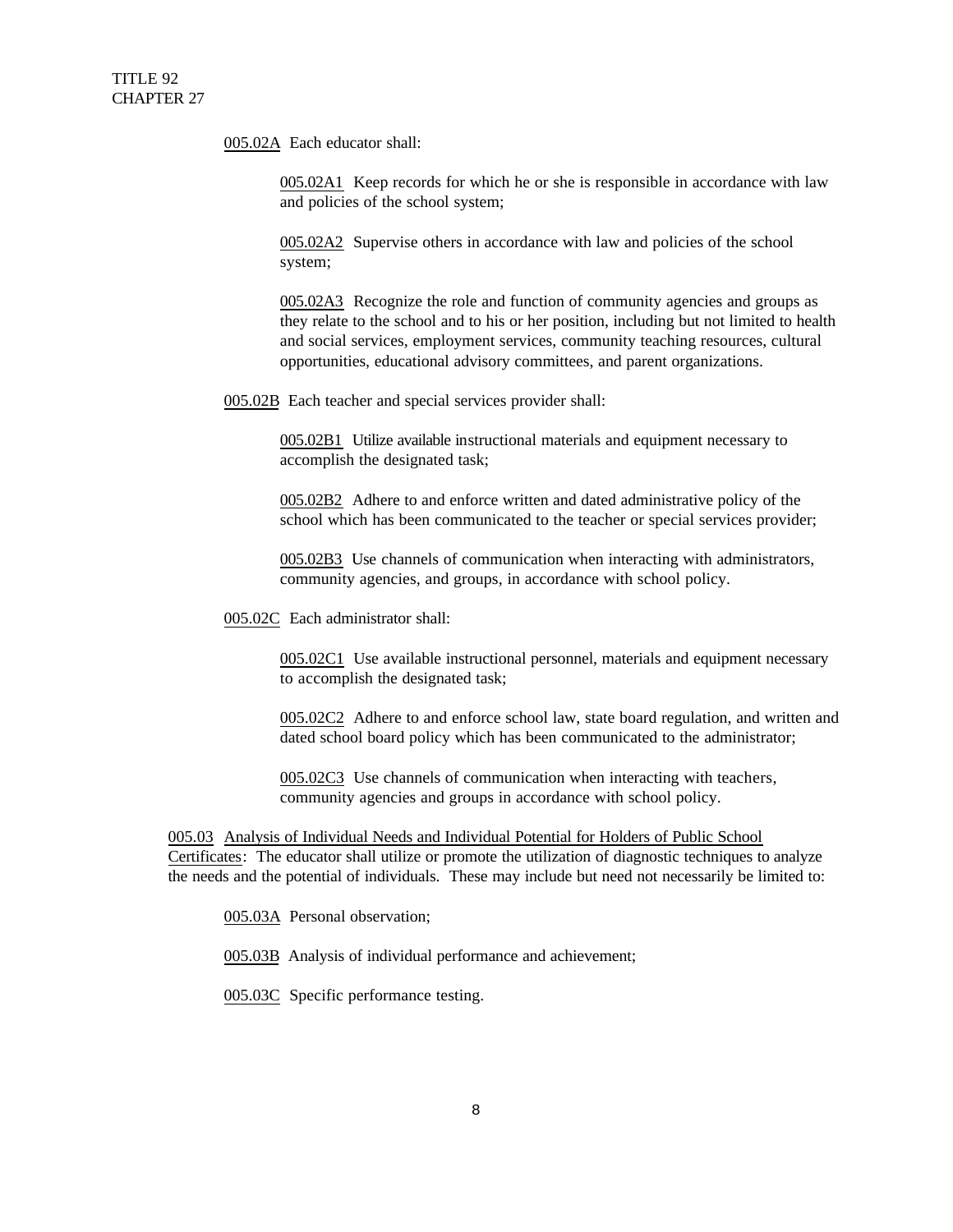005.04 Instructional Procedures for Holders of Public School Certificates: Each educator shall seek accomplishment of the designated task through selection and utilization of appropriate instructional procedures. Therefore,

005.04A Each educator shall:

005.04A1 Create an atmosphere which fosters interest and enthusiasm for learning and teaching;

005.04A2 Use procedures appropriate to accomplish the designated task;

005.04A3 Encourage expressions of ideas, opinions and feelings.

005.04B Each teacher shall:

005.04B1 Create interest through the use of materials and techniques appropriate to the varying abilities and background of students;

005.04B2 Consider individual student interests and abilities when planning and implementing instruction.

005.04C Each administrator shall:

005.04C1 Support the creation of interest by providing the materials, equipment and encouragement necessary for the teacher to accomplish the designated task;

005.04C2 Make reasonable assignment of tasks and duties in light of individual abilities and specialties and available personnel resources.

005.05 Communication Skills for Holders of Public School Certificates: In communicating with students and other educators, each educator, within the limits prescribed by his or her assignment and role, shall:

005.05A Utilize information and materials that are relevant to the designated task;

005.05B Use language and terminology which are relevant to the designated task;

005.05C Use language which reflects an understanding of the ability of the individual or group;

005.05D Assure that the designated task is understood;

005.05E Use feedback techniques which are relevant to the designated task;

005.05F Consider the entire context of the statements of others when making judgments about what others have said;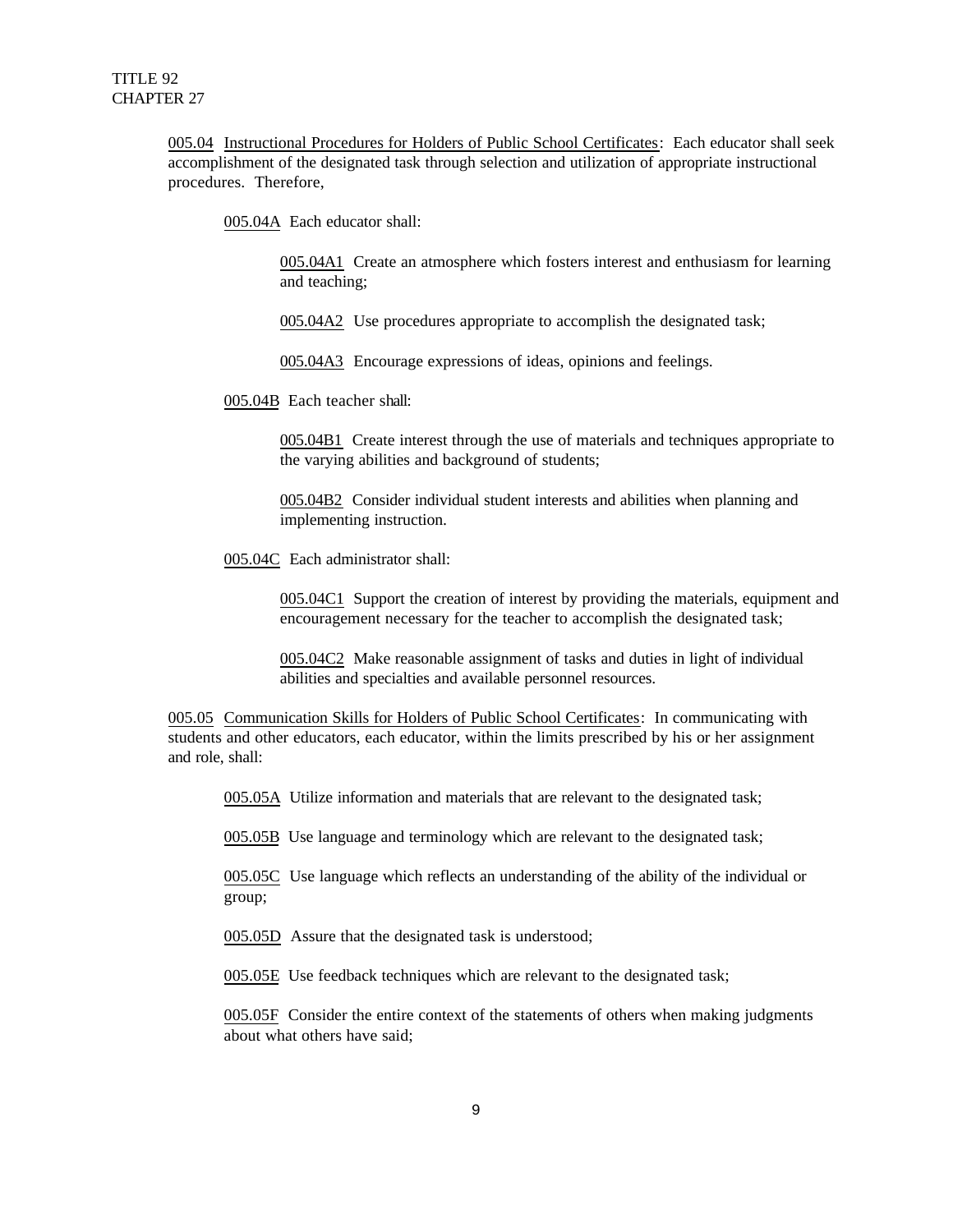005.05G Encourage each individual to state his ideas clearly.

#### 005.06 Management techniques for Holders of Public School Certificates: The educator shall:

005.06A Resolve discipline problems in accordance with law, school board policy, and administrative regulations and policies;

005.06B Maintain consistency in the application of policy and practice;

005.06C Use management techniques which are appropriate to the particular setting such as group work, seat work, lecture, discussion, individual projects and others;

005.06D Develop and maintain positive standards of conduct.

005.07 Competence in Specialization for Holders of Public School Certificates: Each educator shall:

005.07A Possess knowledge, within his or her area of specialization, consistent with his or her record of professional preparation;

005.07B Be aware of current developments in his or her field;

005.07C Possess knowledge of resources which may be utilized in improving instruction in his or her area of specialization.

005.08 Evaluation of Learning and Goal Achievement for Holders of Public School Certificates: An educator shall accept responsibility commensurate with delegated authority to evaluate learning and goals achievement, and each educator shall:

005.08A Utilize several types of evaluation techniques;

005.08B Provide frequent and prompt feedback concerning the success of learning and goal achievement efforts;

005.08C Analyze and interpret effectively the results of evaluation for judging instruction, the achievement of stated goals, or the need for further diagnosis;

005.08D Utilize the results of evaluation for planning, counseling and program modification;

005.08E Explain methods and procedures of evaluation to those concerned.